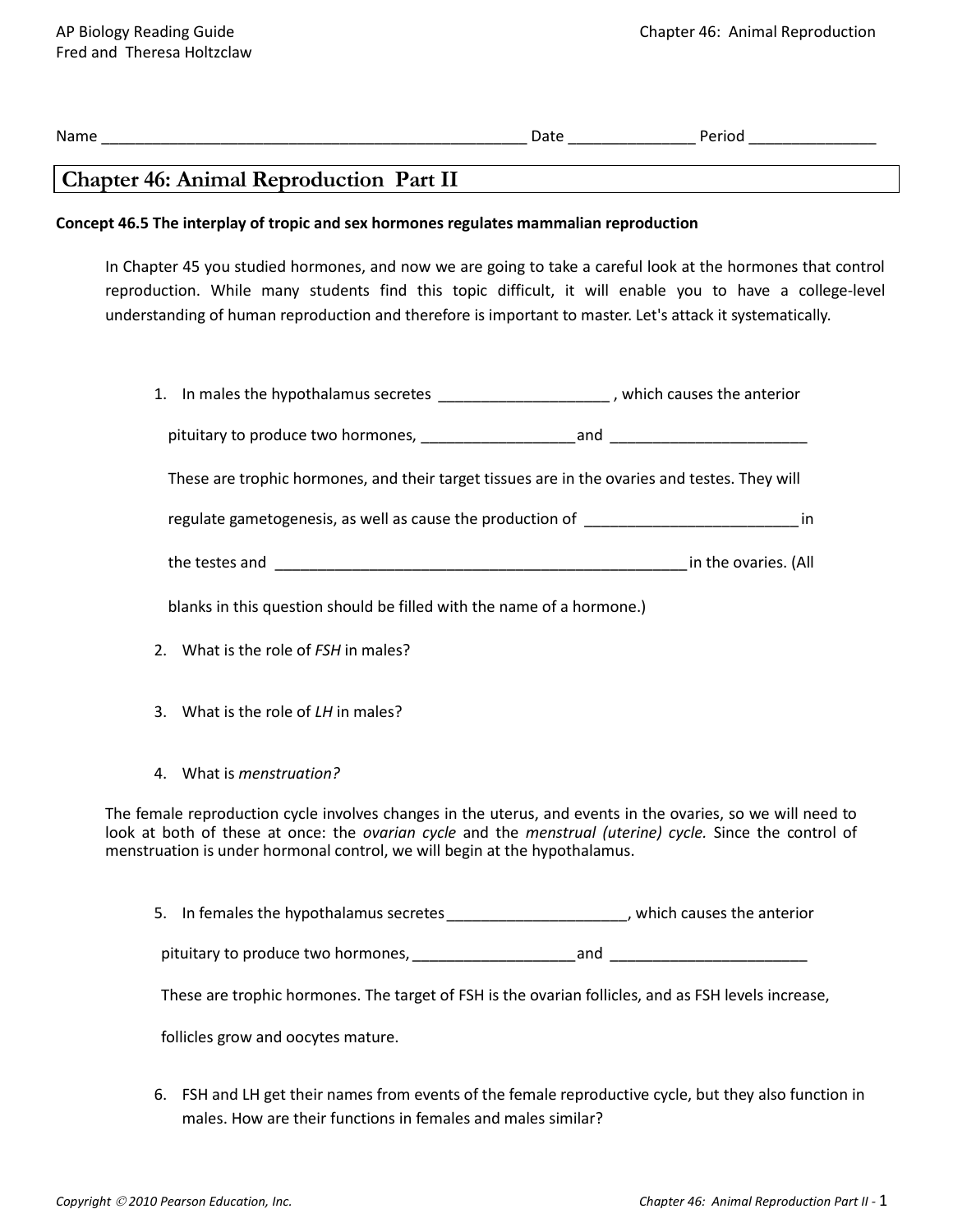- 7. Study Figure 46.14 carefully. There are two ovarian hormones: *estradiol* and *progesterone.* What hormone does the maturing follicle produce?
- 8. What does the LH surge trigger?
- 9. After ovulation, the follicle is transformed into a *corpus luteum.* What hormones does the *corpus luteum* produce?
- 10. How do high levels of progesterone and estradiol affect the uterine lining *(endometrium)?*
- 11. If fertilization does not occur, the corpus luteum disintegrates and the levels of both progesterone and estradiol drop. How do low levels of progesterone and estradiol affect the uterine lining?
- 12. Describe what occurs in each of these phases of the ovarian cycle:

**follicular phase** 

**luteal phase**

**proliferative phase** 

**secretory phase** 

**menstrual flow phase**

13. By convention, what occurs on *day 1* of the menstrual cycle?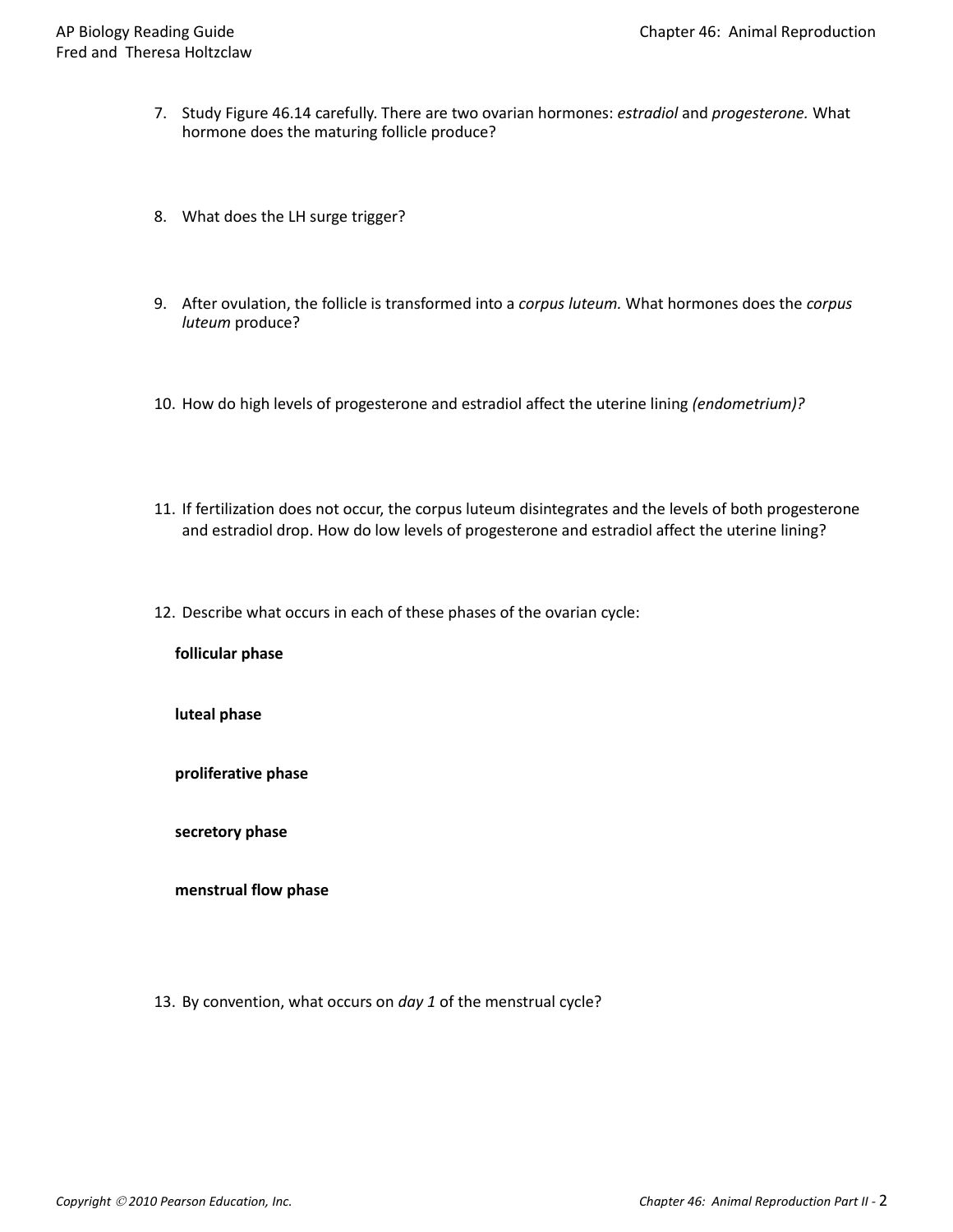14. Can you put all this together? See how much of this figure you can now explain, and then refer to your text to complete the parts you need more help to answer.



## **Concept 46.6 In placental mammals, an embryo develops fully within the mother's uterus**

- 15. What is the role of *HCG?* Is it produced by the embryo or by the mother?
- 16. How does a pregnancy test work?
- 17. The early embryo is called a *blastocyst.* What is the outer layer of the blastocyst called?